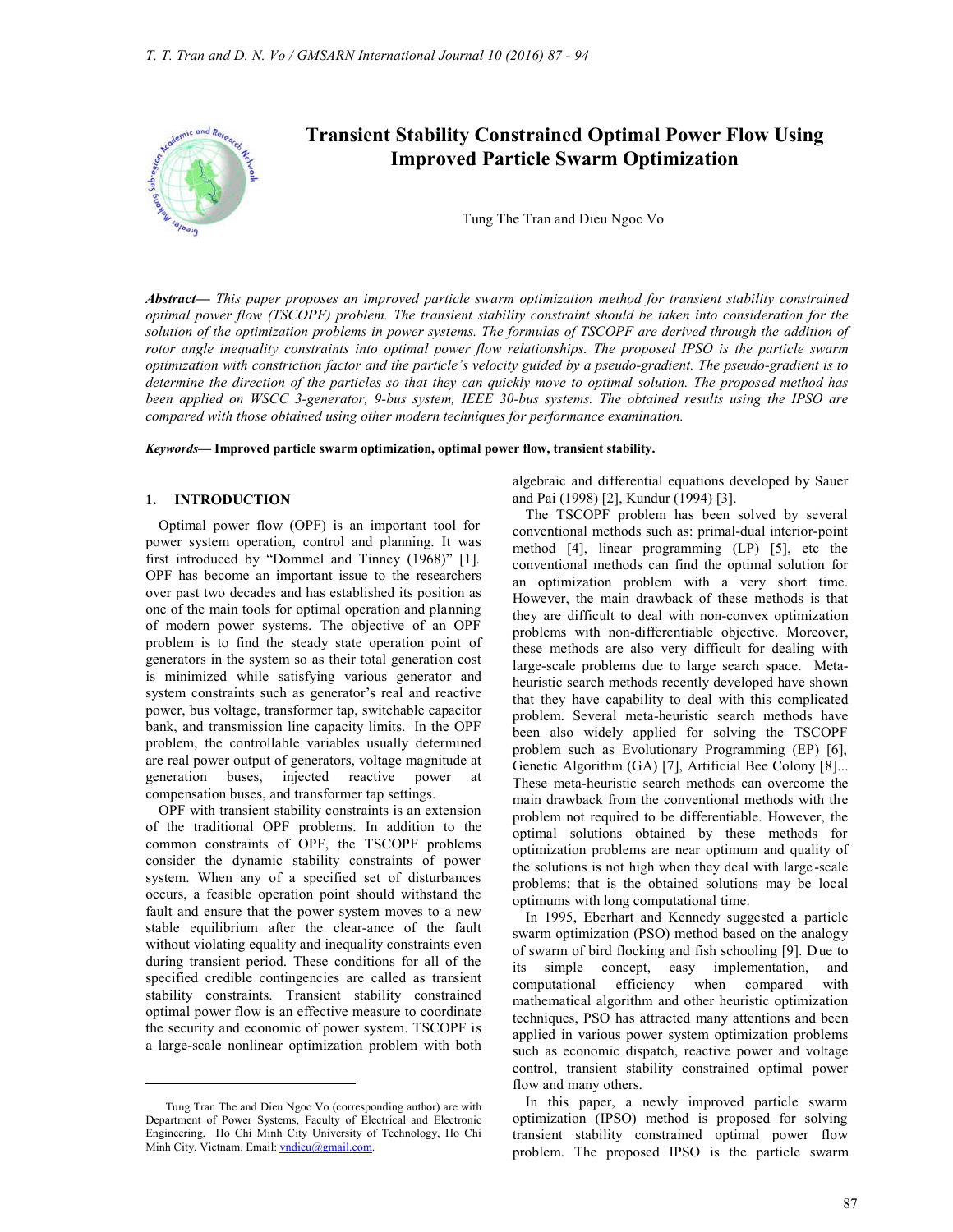optimization with constriction factor and the particle's velocity guided by a pseudo-gradient. The pseudogradient is to determine the direction for the particles so that they can quickly move to optimal solution. The proposed method has been tested on WSCC 3-generator, 9-bus system, IEEE 30-bus systems and the obtained results are compared to those from Differential Evolution (DE), Trajectory Sensitivities (TS), Time Domain Simulation (TDS), Genetic algorithm (GA), Evolutionary programming (EP).

## **2. PROBLEM FORMULATION**

## *2.1. OPF formulation*

The OPF problem was defined in the early 1960's as an extension of conventional economic dispatch to determine the optimal settings for control variables in a power network with respect to various constraints. The OPF is a static constrained nonlinear optimization problem, whose development has closely followed advances in numerical optimization techniques and computer technology. The OPF is a nonlinear optimization problem with nonlinear objective function and nonlinear constraints. The objective of the OPF problem is to minimize is to optimize the objective functions while satisfying several equality and inequality constraints [10]. Mathematically, the problem is formulated as follows:

$$
\text{Min } f(x, u) \tag{1}
$$

subject to

$$
g(x, u) = 0 \tag{2}
$$

$$
h(x, u) \le 0 \tag{3}
$$

where *f* is the objective function to be minimized, *g* is the set of equality constraints, and h is the set of inequality constraints. Vectors *x* and *u*, the parameters of these functions, are called the state variable vector and control variable vector, respectively.

## *2.2. Objective function*

The objective function is defined as the total fuel cost of the system with fuel cost curve approximated as a quadratic function of generator real power output:

$$
Min \sum_{i=1}^{N_g} F_i(P_{gi}) = a_i + b_i P_{gi} + c_i P_{gi}^2
$$
\n(4)

where  $P_{gi}$  is the real power output of generating units *i*;  $N_g$  is the number of generating units;  $a_i$ ,  $b_i$  and  $c_i$  are fuel cost coefficients of generating unit *i*.

### *2.3. Equality constraints*

The equality in the OPF are defined as equality constraints:

$$
P_{gi} - P_{di} = V_i \sum_{j=1}^{N_b} V_j [G_{ij} \cos(\delta_i - \delta_j) + B_{ij} \sin(\delta_i - \delta_j)]
$$
  

$$
i = 1, ..., N_b
$$
 (5)

$$
Q_{gi} + Q_{ci} - Q_{di} = V_i \sum_{j=1}^{N_b} V_j [G_{ij} \cos(\delta_i - \delta_j) + B_{ij} \sin(\delta_i - \delta_j)]
$$
  
  $i = 1, ..., N_b$  (6)

where  $N_b$  is the number of buses;  $P_{di}$ ,  $Q_{di}$  are the real and reactive power demands at bus  $i$ , respectively;  $V_i$  is the voltage magnitude of the  $i^{\text{th}}$  bus,  $G_{ij}$  is the transfer conductance between bus *i* and *j*,  $B_{ij}$  is the transfer susceptance between bus *i* and *j*, and  $\theta_{ij}$  is the voltage angle difference between bus *i* and *j.*

#### *2.4. Inequality constraints*

*a. Limits at generation buses*

$$
P_{gi, \min} \le P_{gi} \le P_{gi, \max}; i = 1, ..., N_g \tag{7}
$$

$$
Q_{gi, \min} \le Q_{gi} \le Q_{gi, \max} ; i = 1, ..., N_g \tag{8}
$$

$$
V_{gi, \min} \le V_{gi} \le V_{gi, \max}; i = 1, ..., N_g
$$
 (9)

*b. Capacity limits for switchable shunt capacitor banks*:

$$
Q_{ci,min} \le Q_{ci} \le Q_{ci,max}; i = 1,...,N_c
$$
 (10)

*c. Transformer tap settings constraints*

$$
T_{k,\min} \le T_k \le T_{k,\max}; k = 1,...,N_t \tag{11}
$$

## *2.5. Transient stability constraints*

The transient stability problem is explained through a range of algebraic equations. The oscillation equations of  $i$ <sup>th</sup> generator:

$$
\dot{e}_i = \omega_i - \omega_0 \tag{12}
$$

$$
M_i \dot{\delta}_i = \omega_0 (P_{mi} - P_{ei} - D_i \omega_i)
$$
 (13)

where  $\delta_i$  is the rotor angle of the *i*<sup>th</sup> generator,  $\omega_i$  is the rotor speed of the  $i^{\text{th}}$  generator,  $M_i$  is the moment of inertia of the  $i^{\text{th}}$  generator,  $D_i$  is the damping constant of the  $i<sup>th</sup>$  generator,  $P_{mi}$  is the mechanical input power of the *i*th generator,  $P_{ei}$  is the electrical output power of the  $i<sup>th</sup>$ generator, and  $\omega_0$  is the synchronous speed.

The position of the center of inertia (COI) is defined as follows:

$$
\delta_{\text{col}} = \frac{\sum_{i=1}^{N_{\text{g}}} M_i \delta_i}{\sum_{i=1}^{N_{\text{g}}} M_i}
$$
(14)

The inequality constraints of the transient stability are formulated as follows:

$$
\left| \delta_i - \delta_{\text{COI}} \right|_{\text{max}} \le \delta_{\text{max}} \qquad i = 1, ..., N_g \tag{15}
$$

#### **3. 3. PSO ALGORITHMS FOR TSCOPF**

### *3.1. Conventional Particle Swarm Optimization*

Particle swarm optimization (PSO) provides a population-based search procedure in which individuals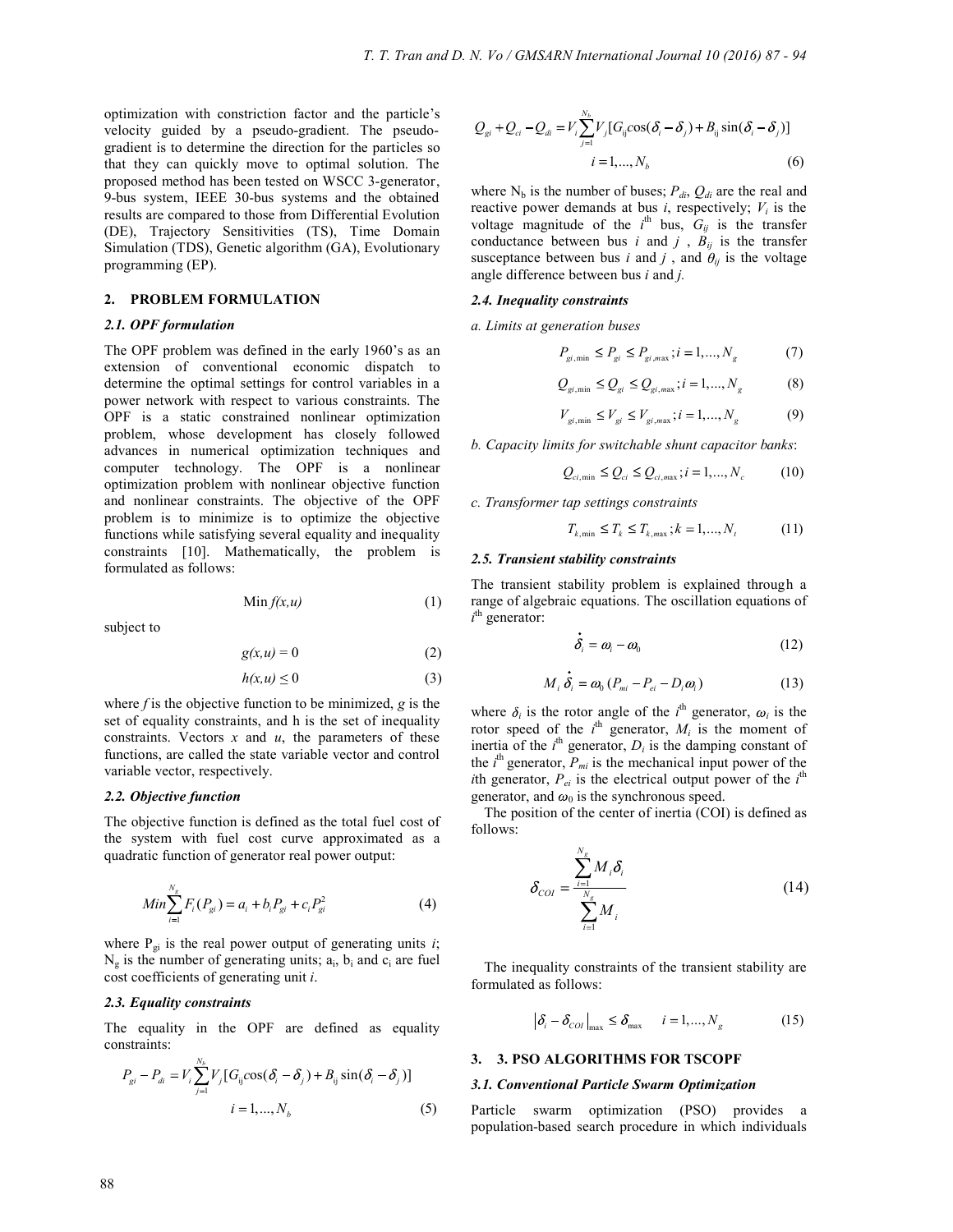called particles change their position (state) with time. In a PSO system, particles fly around in a multidimensional search space. During the flight, each particle adjusts its position according to its own experience (personal best: pbest), and according to the experience of a neighboring particle (global best: gbest), leading to the best position encountered by itself and its neighbor [11]. The modified velocity and position of each particle are calculated:

$$
v_{id}^{(k+1)} = v_{id}^{(k)} + c_1 \times \text{rand}_1 \times (\text{pbes}t_{id}^{(k)} - x_{id}^{(k)})
$$
  
+ 
$$
c_2 \times \text{rand}_2 \times (\text{gbes}t_{id}^{(k)} - x_{id}^{(k)})
$$
 (16)

$$
x_{id}^{(k+1)} = x_{id}^{(k)} + \nu_{id}^{(k+1)}
$$
 (17)

where the constants  $c_1$  and  $c_2$  are cognitive and social parameters, respectively and rand<sub>1</sub> and rand<sub>2</sub> are the random values in [0, 1].

## *3.2. Concept of Pseudo-Gradient*

The main idea of the pseudo-gradient is determining the direction of each individual in population based methods to solve non-convex optimization problems with nondifferentiable functions [12]. The advantage of the pseudo-gradient is that it can provide a good direction in the search space of a problem without requiring the objective function to be differentiable.

For *n*-dimension optimal problem with nondifferentiable function  $f(x)$ , the pseudo-gradient  $g_p(x)$  is defined as follow [13]:

Supposed that  $x_k = [x_{k1}, x_{k2}, ..., x_{kn}]$  is a point in the search space of the problem and it moves to another point  $x_l$ . There are two abilities for this movement by considering the value of the objective function at these two points.

If  $f(x_1) < f(x_k)$ , the direction from  $x_k$  to  $x_1$  is defined as the positive direction. The pseudo-gradient at point xl is determined by:

$$
g_p(x_1) = [\delta(x_{i1}), \delta(x_{i2}), ..., \delta(x_{in})]^T
$$
 (18)

where  $\delta(x_i)$  is the direction indicator of element xi moving from point k to point l defined by:

$$
\delta(x_{ii}) = \begin{cases} 1, \text{if } x_{ii} > x_{ki} \\ 0, \text{if } x_{ii} = x_{ki} \\ -1, \text{if } x_{ii} < x_{ki} \end{cases}
$$
(19)

If  $f(x_1) \ge f(x_k)$ , the direction from  $x_k$  to  $x_1$  is defined as the negative direction. The pseudo-gradient at point  $x_1$  is determined by:

$$
g_p(x_1) = 0 \tag{20}
$$

From the definition, if the value of the pseudo-gradient  $g_p(x) \neq 0$ , it implies that a better solution for the objective function could be found in the next step based on the direction indicated by the pseudo-gradient  $g_p(x)$  at point l. Otherwise, the search direction at this point should be changed due to no improvement of the objective function in this direction.

## *3.3. Improved Particle Swarm Optimization*

The IPSO here is the PSO with constriction factor enhanced by the pseudo-gradient for speeding up its convergence process. The purpose of the pseudo-gradient is to guide the movement of particles in positive direction so that they can quickly move to the optimization.

In the PSO with constriction factor (Clerc & Kennedy, 2002) [14], the velocity of particles is determined as follows:

$$
v_{id}^{(k+1)} = C \times \left[ v_{id}^{(k)} + c_1 \times rand_1 \times (pbest_{id}^{(k)} - x_{id}^{(k)}) - c_2 \times rand_2 \times (pbest_d^{(k)} - x_{id}^{(k)}) \right]
$$
(21)

$$
C = \frac{2}{\left| 2 - \varphi - \sqrt{\varphi^2 - 4\varphi} \right|} ; \text{where } \varphi = c_1 + c_2, \varphi > 4 \quad (22)
$$

The factor  $\varphi$  has an effect on the convergence characteristic of the system. But if the factor  $\varphi$  increases and makes the constriction *C* decrease producing diversification, it leads to slower convergence. Thus, the typical of factor  $\varphi$  is 4.1. PSO with constriction factor improved performance for a wide range of problems and was applied in various technical field.

For implementation of the pseudo-gradient in PSO, the two considered points corresponding to  $x_k$  and  $x_l$  in search space of the pseudo-gradient are the particle's position at iterations k and k+1 those are  $x^{(k)}$  and  $x^{(k+1)}$ , respectively. Therefore, the updated position for particles in (17) is rewritten by:

$$
x_{id}^{(k+1)} = \begin{cases} x_{id}^{(k)} + \delta(x_{id}^{(k+1)}) \times l \, v_{id}^{(k+1)} \, l, \, if \, g_p(x_{id}^{(k+1)}) \neq 0 \\ x_{id}^{(k)} + v_{id}^{(k)}, \, otherwise \end{cases} \tag{23}
$$

## *3.4. Implementation of IPSO for TSCOPF problem*

The overall procedure of the proposed IPSO for solving the TSCOPF problem is addressed as follows:

Step 1: Input system data, contingency set; choose the controlling parameters for IPSO including number of particles NP, maximum number of iterations ITmax, cognitive and social acceleration factors  $c_1$  and  $c_2$ 

Step 2: Create initial particles' positions and velocities

- Step 3: For each particle, calculate value of the dependent variables based on power flow solution and evaluate the fitness function  $F_{pbestd}$ . Determine the global best value of fitness function F<sub>gbest</sub>
- Step 4: Set pbest to the initial position for each particle and gbest for the best position of all particles. For transient stability violation evaluation (15), transient-stability simulation is used to produce the generator rotor responses. The maximum rotor angle deviation from the COI, among all generators and contingencies, is then used to compute a transient-stability penalty.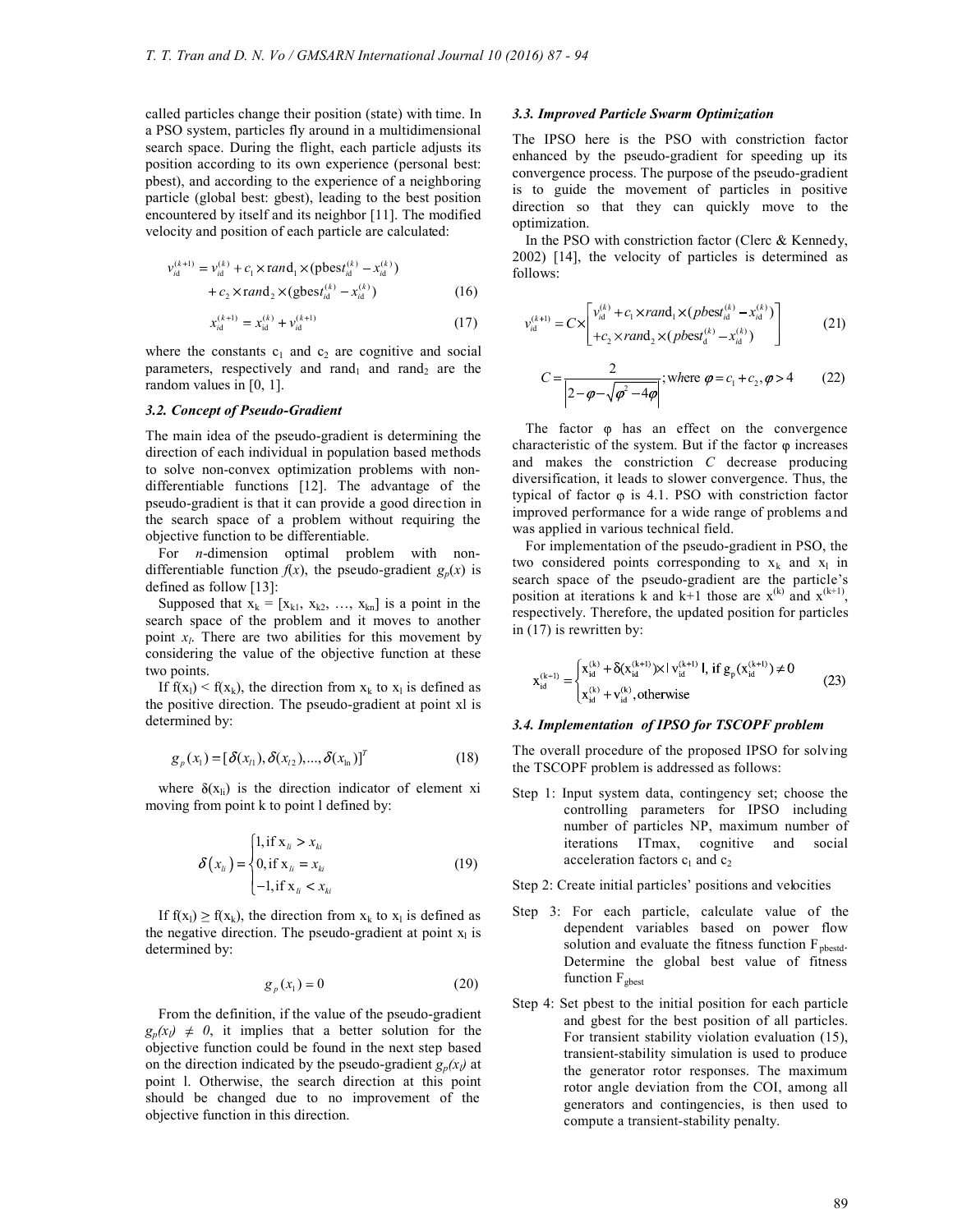- Step 5: Set the pseudo-gradient associated with particles to zero. Set iteration counter  $k = 1$ .
- Step 6: Calculate new velocity  $v^{(k)}$ <sub>id</sub> and update position  $x^{(k)}_{id}$  for each particle using (21) and (23), respectively.
- Step 7: Solve power flow based on the newly obtained value of position for each particle.
- Step 8: Evaluate fitness function for each particle with the newly obtained position. Compare the calculated FT to FT<sub>pbest</sub> to to update the best position of each particle.
- Step 9: Pick up the best position of all particles to update the global best fitness function *FTgbest*  and the global best position *gbest*
- Step 10: Calculate the new pseudo-gradient for each particle based on its two latest positions corresponding to  $x^{(k)}_{id}$  and  $x^{(k-1)}_{id}$ .
- Step 11: If  $k <$  MAXITER,  $k = k + 1$  and return to Step 6. Otherwise, stop.

A flowchart for overall procedure of the IPSO for solving the TSCOPF problem is also depicted in Fig 1.

### 4. NUMERICAL RESULTS

The proposed IPSO is tested on WSCC 3-generator, 9 bus system, IEEE 30-bus systems. In all tested system, the upper and lower of voltage limits are set to 1.1pu and 0.95pu, respectively. The upper and lower of transformer tap changers are set to 1.1pu and 0.9pu, respectively. The transformer taps and switchable capacitor banks are discrete with a changing step of 0.01pu and 0.1MVar, respectively. The algorithm of this method was programmed by MATLAB R2009b in 2.4 GHz, i3, personal computer.

## *4.1. WSCC 3-generator, 9-bus system*

The WSCC 3-generator, 9-bus system is shown in Fig 2 and the system data are given in [2]. The upper and lower limits of all of the generator voltage magnitudes are set at 1.10 p.u. and 1.00 p.u., respectively. The upper and lower limits of the voltage magnitudes of the other buses are also set at 1.10 p.u. and 0.90 p.u., respectively. For this test system, the OPF and TSCOPF problems are solved for 2 fault cases. The step time of the integration is 10 ms for the transient stability simulation and the simulation period is taken into consideration as 5.0s. Here,  $\delta_{\text{max}}$  is set to 200<sup>0</sup> for the WSCC 3-generator, 9-bus system.

*Case 1:* There is no transient stability constraint in this optimization problem. The objective in this optimization problem is to minimize the total fuel cost of the entire power system to subject the generator constraints.



**Fig. 1. Flowchart of IPSO for TSCOPF problem.** 



**Fig. 2. One-line diagram of the WSCC 3-generator, 9-bus system.**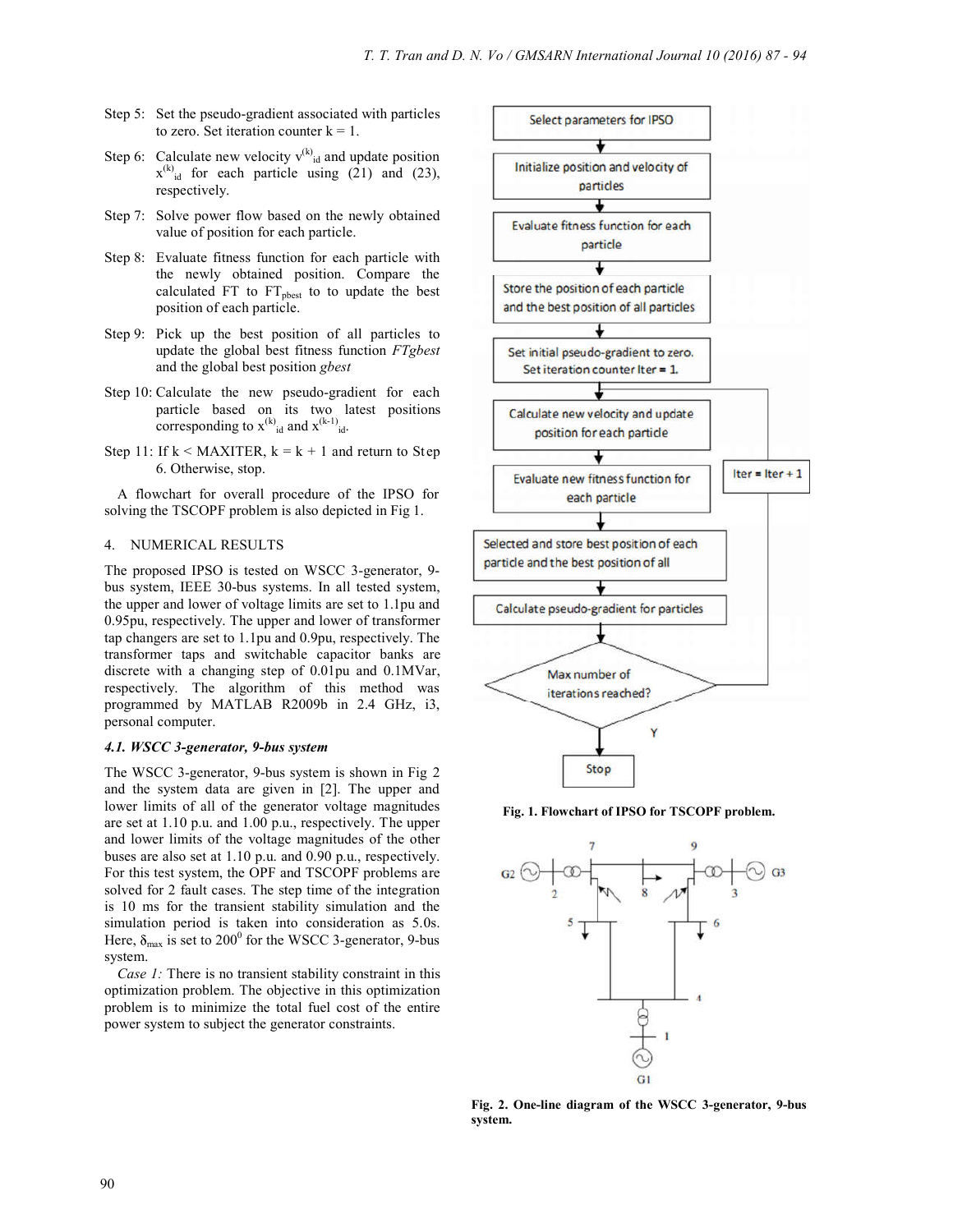The optimal power flow solution without transient stability limits has been obtained using IPSO. The main objective is to minimize the total fuel cost of the entire system. The results of the proposed algorithm are compared with the algorithms of: Differential Evolution (DE) [15], Trajectory Sensitivities (TS) [16], Time Domain Simulation (TDS) [17]. The comparison tables of the simulation results by different optimization techniques for Case 1 are given in Table1. From this table we can say that the value of the fuel cost obtained by the proposed algorithm is less than the results obtained from others in the above problem.

| Method              | <b>DE</b> [15] | <b>TS</b> [16] | <b>TDS</b> [17] | <b>IPSO</b> |
|---------------------|----------------|----------------|-----------------|-------------|
| $P_{o1}$ (MW)       | 105.94         | 106.19         | 105.94          | 106.11      |
| $P_{.2}$ (MW)       | 113.04         | 112.96         | 113.04          | 114.26      |
| $P_{g3}(MW)$        | 99.29          | 99.20          | 99.24           | 96.60       |
| $V_{\rm gl} (p.u.)$ | 1.05           | 1.00           | 1.05            | 1.035       |
| $V_{.2}(p.u.)$      | 1.05           | 1.00           | 1.05            | 1.029       |
| $V_{g3}(p.u.)$      | 1.04           | 1.00           | 1.04            | 1.033       |
| FC (\$/hr)          | 1132.30        | 1132.59        | 1132.18         | 1131.75     |

**Table 1: Comparision of simulation results for Case 1** 



**Fig. 3. Convergence characteristics of IPSO for Case 1.** 

*Case 2:* A 3-phase to ground fault at bus 7 and in line 7-5 in the system. The above fault was cleared by opening the contacts of the circuit breakers by 0.35 sec. The solution obtained from this case satisfies transient stability limit. The minimum fuel cost values and power generations are compared with other optimization methods Differential Evolution (DE) [15], Trajectory Sensitivities (TS)[16], Time Domain Simulation (TDS) [17] are given in Table 2; the convergence characteristics in Fig.4.

**Table 2: Comparision of simulation results for Case 2** 

| <b>Method</b>  | <b>DE</b> [15] | <b>TS</b> [16] | <b>TDS</b> [17] | <b>IPSO</b> |
|----------------|----------------|----------------|-----------------|-------------|
| $P_{g1}(MW)$   | 130.94         | 170.20         | 117.85          | 116.61      |
| $P_{g2}(MW)$   | 94.46          | 48.94          | 103.50          | 105.89      |
| $P_{g3}(MW)$   | 93.09          | 98.74          | 96.66           | 93.29       |
| $V_{gl}(p.u.)$ | 0.9590         | 1.000          | 1.05            | 1.028       |
| $V_{g2}(p.u.)$ | 1.0139         | 1.000          | 1.05            | 1.068       |
| $V_{g3}(p.u.)$ | 1.0467         | 1.000          | 1.04            | 1.056       |
| FC (\$/hr)     | 1140.06        | 1179.95        | 1134.01         | 1132.37     |



**Fig. 4. Convergence characteristics of IPSO for Case 2.** 

*Case 3:* A 3-phase to ground fault at bus 9 and in line 9-6 in the system. The above fault was cleared at 0.3sec by opening the contacts of the nearby circuit breakers. Here also, the minimum fuel cost values and power generations are compared with other optimization methods: Differential Evolution (DE) [15], Trajectory Sensitivities (TS)[16], Time Domain Simulation (TDS) [17] given in Table 3. From there, it is observed that the fuel cost values and power generations obtained by the proposed method are less than those others. The convergence characteristic is shown in Fig 5.

**Table 3: Comparision of simulation results for Case 3** 

| <b>Method</b>       | <b>DE</b> [15] | <b>TS</b> [16] | <b>TDS [17]</b> | <b>IPSO</b> |
|---------------------|----------------|----------------|-----------------|-------------|
| $P_{g1}(MW)$        | 130.01         | 164.38         | 120.01          | 120.23      |
| $P_{g2}(MW)$        | 127.17         | 112.44         | 121.13          | 119.83      |
| $P_{g3}(MW)$        | 60.72          | 41.00          | 76.84           | 76.95       |
| $V_{\rm gl} (p.u.)$ | 1.0495         | 1.000          | 1.05            | 1.019       |
| $V_{g2}(p.u.)$      | 1.0481         | 1.000          | 1.05            | 1.039       |
| $V_{g3}(p.u.)$      | 1.0327         | 1.000          | 1.04            | 1.024       |
| FC (\$/hr)          | 1148.58        | 1179.95        | 1137.82         | 1135.25     |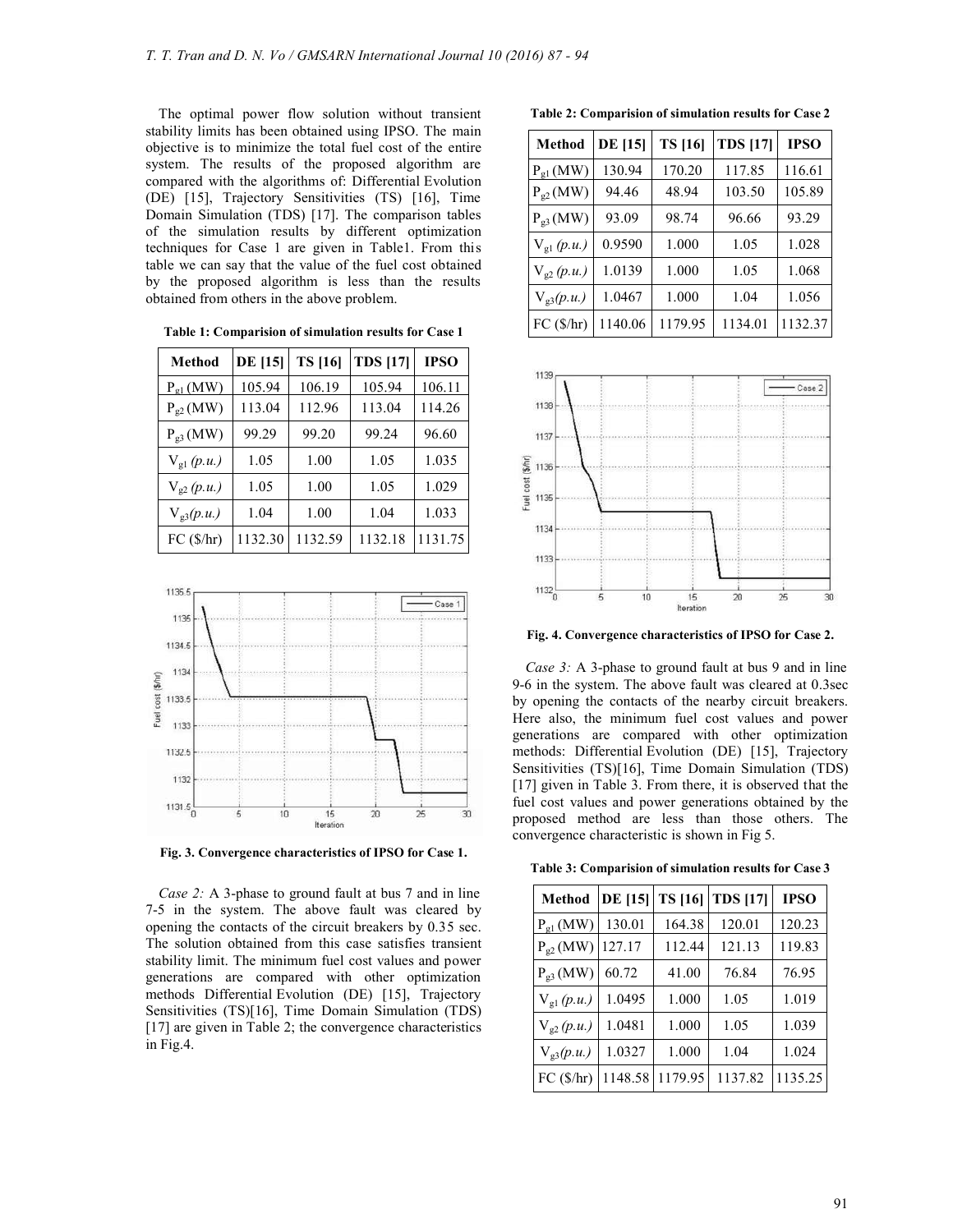

**Fig. 5. Convergence characteristics of IPSO for Case 3.** 

## *4.2. IEEE 30-bus system*

The IEEE 30-bus test system contains 41 transmission lines, 6 generators, and 4 transformers, as shown in Figure 6. The system data were taken from [18] and the data for the generators in the test system are given in Table 3. The total active load and reactive load of the system is 189.2 MW and 107.2 MVar, respectively. Here,  $\delta_{\text{max}}$  is set to 50<sup>0</sup> for the IEEE 30-bus system.



**Fig. 6. IEEE 30-bus system one-line diagram.** 

The following fault case is studied for the test system:

*Case 4*: A 3-phase to ground fault at bus 2 and in line 2-5 in the system. The fault clearing time is taken as 0.18 s. The step time of the integration is at 10 ms for the transient stability simulation and the simulation period is taken into consideration as 5.0s. The obtained solutions are compared with other optimization methods: Genetic algorithm (GA) [7], Evolutionary programming (EP) [19]. From this Table 4 we can say that the value of the fuel cost obtained by the proposed algorithm is less than the results obtained from other two. The convergence characteristic is shown in Fig 7.

**Table 4: Comparision of simulation results for Case 4** 

| Method               | GA [7] | <b>EP</b> [19] | <b>IPSO</b> |
|----------------------|--------|----------------|-------------|
| $P_{g1}$ (MW)        | 41.88  | 50.25          | 41.10       |
| $P_{g2}$ (MW)        | 56.38  | 38.86          | 58.32       |
| $P_{g3}$ (MW)        | 22.94  | 17.96          | 25.39       |
| $P_{g4}$ (MW)        | 37.63  | 27.33          | 32.49       |
| $P_{g5}$ (MW)        | 16.7   | 20.29          | 18.24       |
| $P_{g6}$ (MW)        | 16.53  | 37.25          | 16.34       |
| $T1$ (buses 6–9)     | 1.01   | 1.02           | 1.01        |
| $T2$ (buses 6–10)    | 0.95   | 0.99           | 0.96        |
| $T3$ (buses $4-12$ ) | 1.00   | 0.97           | 1.01        |
| 74 (buses 27 and 28) | 0.97   | 1.04           | 0.97        |
| FC (S/hr)            | 585.62 | 585.83         | 585.10      |



**Fig. 7. Convergence characteristics of IPSO for Case 4.** 

## **5. CONCLUSION**

The proposed IPSO method has been efficiently implement for solving the TSCOPF. The proposed IPSO method is a simple improvement from the PSO method with constriction factor by integrating the pseudogradient in to particle's velocity to enhance its search capability. The pseudo-gradient speeds up particles in search space in case they are on a right direction. Simulations are carried out with WSCC 3-generator, 9 bus system, IEEE 30-bus systems then compared with other methods. The results obtained by the proposed method outperform the other methods in terms of solution quality and computation efficiency. Therefore,